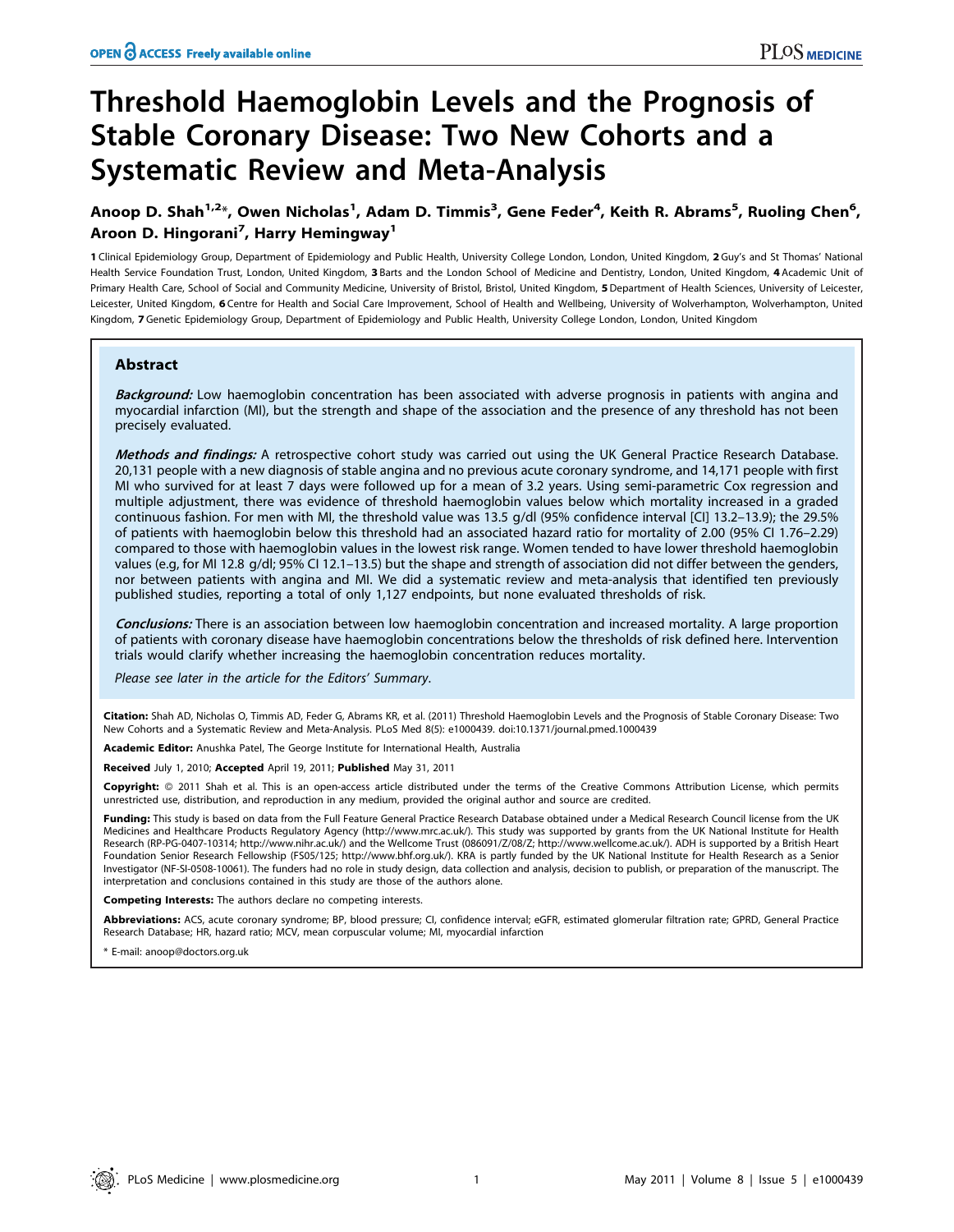#### Introduction

Haemoglobin is a potentially useful prognostic biomarker among patients with stable coronary artery disease because of the pathological role of myocardial hypoxia in subsequent acute coronary events [1,2] and the existence of interventions to increase haemoglobin concentration [3–5]. Measurement of haemoglobin is nearly universal in such patients, further underscoring the relevance of understanding its impact on prognosis. While previous studies suggest that low haemoglobin is associated with mortality in patients with coronary artery disease [6,7], they have been limited in their ability to describe the shape of the relationship, to assess gender differences, and to compare patients with angina or prior myocardial infarction (MI). Furthermore there are concerns that the prognostic biomarker literature may be subject to reporting and other biases [8]. Thus several questions, relevant to clinical practice and the design of future trials, remain unanswered.

First, at what concentration of haemoglobin does risk increase; is there a threshold or is it a continuous graded relationship? This question is important in order to define optimal haemoglobin levels. While some studies have reported a continuous relationship between haemoglobin and prognosis among patients with coronary disease, others have reported a J-shaped relationship [6,9]. No previous study has sought to evaluate whether and where there is a threshold. Second, how strong is the relationship in population-based samples, when accounting for coexisting conditions? This question is important in order to estimate excess attributable risks from nonoptimal haemoglobin concentrations. Third, how does the association between haemoglobin concentration and mortality differ between women and men, in whom haemoglobin homeostasis is known to differ? Fourth, do effects differ between patients with a history of angina only, and those with a history of MI? Many patients develop reduced left ventricular function after MI [10] and might be more sensitive to low haemoglobin concentration. Conversely, low haemoglobin may unmask symptoms of angina and bring patients to medical attention earlier, potentially reducing the apparent effect of low haemoglobin on mortality.

We evaluated prior knowledge on this topic by means of a systematic review and meta-analysis, and sought to extend this knowledge and address the above questions by carrying out a retrospective cohort study using the General Practice Research Database (GPRD).

#### Methods

#### Ethics Statement

The GPRD Division of the Medicines and Healthcare products Regulatory Agency has been granted Multi-Centre Research Ethics committee approval for all observational studies using GPRD data.

#### Study Populations

Over 95% of UK citizens are registered with a general practitioner and receive primary health care free at the point of use. The GPRD contains anonymised electronic clinical records of over 4 million such patients with details of consultations, diagnoses, referrals, prescriptions, and test results. Its use is supported by numerous validation studies on a wide range of diseases [11] and it has been shown to have accurate recording of MI [12].

Among GPRD patients aged 35 to 90, we defined two study populations on the basis of coded diagnoses between 2001–2006: firstly, patients with new onset stable angina and no previous acute coronary syndrome (ACS), and secondly, patients with a first MI. The date of the earliest stable angina or MI diagnosis for each patient was designated the ''index date.'' General practitioners routinely code medical diagnoses using the ''Read'' clinical terminology [13]; our codes are listed in Tables S1 (stable angina) and S2 (MI).

For the stable angina population, we included patients with a code for angioplasty or coronary artery bypass but not angina only if they had evidence of previous angina symptoms (e.g., a code for chest pain or a nitrate prescription; the date of the earliest such entry was taken as the index date). We excluded patients with ACS within 7 d after the index date because their initial presentation may have been unstable rather than stable angina. Further details are given in Text S1 (Additional Methods), Figure S1 (flowchart), and Text S2 (STROBE checklist).

From both populations we excluded patients who died within 7 d of the index date, patients with other cardiac conditions prior to the index date (myocarditis, endocarditis, pericarditis, valve disease, or congenital cardiac abnormalities), and patients who were pregnant less than 3 mo before the index date.

#### Risk Factors and Blood Parameters

We extracted all values of routinely recorded blood parameters (total cholesterol, haemoglobin, mean corpuscular volume [MCV], creatinine) for each patient, along with information on established cardiovascular risk factors (smoking, systolic blood pressure [BP], diabetes, and family history). For continuous variables, if values were recorded before and after the index date, we calculated a weighted average by linear interpolation to estimate the value at the index date. If only a single value was recorded, or all values were either before or after the index date, we used the single value nearest the index date.

Recording rates for established cardiovascular risk factors are high because they are included in the National Health Service (NHS) Quality and Outcomes Framework, which includes incentive payments for high quality management of chronic conditions [14]. GPRD smoking data has been validated against a population survey [15].

We estimated the glomerular filtration rate (eGFR) from serum creatinine using the four-variable Modification of Diet in Renal Disease (MDRD) formula, one of the methods recommended by international guidelines [16].

#### **Comorbidity**

Our adjusted analyses incorporated the Charlson comorbidity index, a numerical score based on 19 groups of medical conditions, which correlates well with mortality [17]. We regarded a comorbidity as being present if a Read code for the condition occurred prior to the index date (within the previous 5 y for cancers). The Charlson index incorporates the following cardiovascular comorbidities: congestive cardiac failure, MI, stroke, and peripheral vascular disease. The ''MI'' criterion was ignored for the purposes of this study, as patients in the stable angina cohort would not have had a previous MI, and patients in the MI cohort would all have an index MI. We dealt with age as a separate variable and not as part of the Charlson index, to ensure consistency across analyses with different levels of adjustment.

#### Follow-up and Endpoints

We limited follow-up to the time when the patient was registered and data from the practice fulfilled GPRD standards of data completeness. We excluded patients who were not registered with the practice for a minimum of 3 mo before and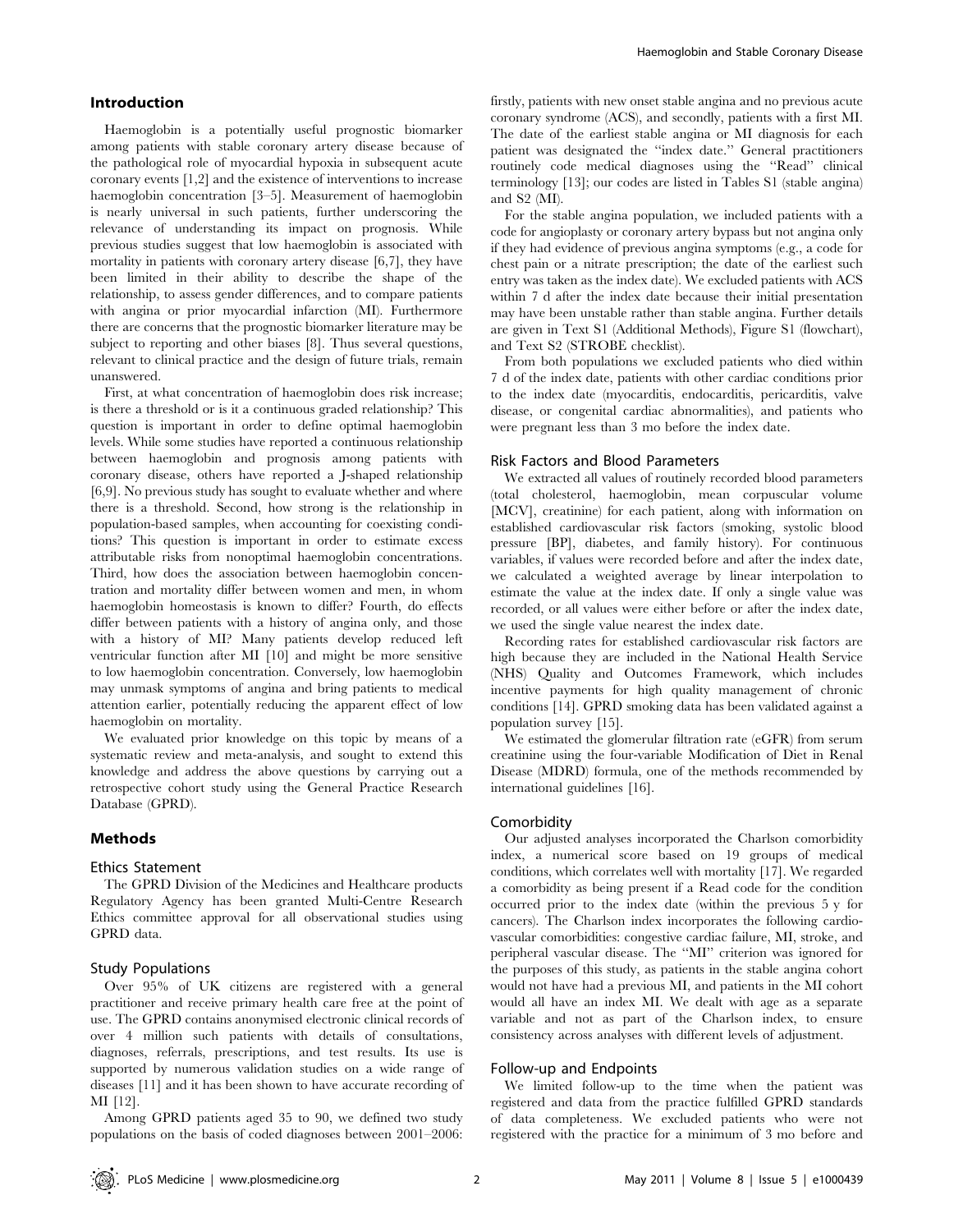3 mo after the index date (unless they died within that time). The primary endpoint was death from any cause, identified by a Read code denoting death or transfer out reason of ''Death.'' We investigated nonfatal strokes and ACS as secondary endpoints (''nonfatal'' was defined as survival for more than 7 d after the event). We chose to investigate these diagnoses as secondary endpoints because they cause significant morbidity and share many common risk factors with angina and MI.

#### Statistical Analysis

Our statistical model aimed to identify upper and lower thresholds of an optimal haemoglobin range beyond which mortality risk increased (Figure 1A, Haemoglobin threshold model). Similar types of models have been used in other studies exploring prognosis and biomarkers (e.g., glycated haemoglobin, Selvin et al. [18]). In Text S1 and Figure S3, our model is reported fully, following recent recommendations [19].

In order to minimise bias arising from variable selection on statistical grounds [20], we decided a priori to include in our model only variables known to be relevant based on previous literature. We included age, systolic BP, total cholesterol, eGFR, and the Charlson comorbidity index as continuous variables with a log-linear risk profile; and smoking, gender, diabetes, and family history of coronary disease as binary variables. We used a semiparametric Cox model with proportional hazards for all variables except haemoglobin, and tested the proportional hazards assumption by examining Schoenfeld residuals [21]. We analysed stable angina and MI patients separately, with no risk coefficients shared between the two analyses.

We also report hazard ratios (HRs) from a stratified model, similar to the approach of Sabatine et al. [6], in order to verify that our model was not distorted by any assumptions of its shape. For each gender, we stratified patients into groups at 1 g/dl intervals of haemoglobin, and used the interval with most people as the reference interval. We performed analyses using R Version 2.9.2 [22], Matlab (The Mathworks), and custom software in C++ (source code in Texts S4 and S5).

#### Systematic Review and Meta-analysis

We searched MEDLINE and EMBASE for prospective studies in which blood biomarkers were measured in patients with stable angina or at least 2 wk post ACS, and a relative risk for mortality or coronary events by haemoglobin concentration was reported with a  $p$ -value or confidence interval (CI). Our search results included studies focusing on biomarkers other than haemoglobin, but that reported a relative risk for haemoglobin in the results. Our search strategy, including a complete list of keywords, has been published as part of a systematic review of biomarkers in patients awaiting coronary revascularisation [23] and is also described in Text S1 (Additional Methods) and Figure S4 (MOOSE flow diagram). We excluded studies with less than 1 y of follow-up, but did not exclude studies based on methodological standards, sample size, or language. Two reviewers independently abstracted data from eligible articles, with disagreements resolved by consensus, or rarely by adjudication by a third reviewer.

We used the outcome of all-cause mortality, if available, for the meta-analysis. Since no studies evaluated thresholds, the only summary relative risk that could be obtained was linear. We converted the HR for each study to the equivalent risk for 1 g/dl lower haemoglobin, and calculated a summary relative risk using the random-effects method of DerSimonion and Laird [24], implemented in the ''rmeta'' package for R [25]. We weighted studies inversely by the log standard error of the relative risk. For studies which used an anaemia cutoff [26,27], we divided the log relative risk by the difference in mean haemoglobin between the two groups. For the study by Reinecke et al., which used quintiles [9], we derived a linear relative risk by linear regression of the quintile-specific HRs on mean haemoglobin per quintile. We evaluated a similar model for our own cohort, with haemoglobin as a continuous linear variable, for comparison with the results of the meta-analysis. See Text S1 (Additional Methods) and Text S3 (MOOSE checklist) for more details.

#### Results

#### Baseline Characteristics

The number of eligible stable angina patients was 25,824 and the number of MI patients was 19,443. Women were more likely than men to have haemoglobin measured (88.3% versus 83.5%,  $p<0.001$ , but there was only a slight difference in the percentage of patients with any missing covariate data (23.0% for women and 25.1% for men,  $p<0.001$ ). After excluding these patients, the final number of patients analysed was 20,131 for the stable angina population and 14,171 for MI. Of these, 861 patients developed MI after initially presenting with stable angina and were included in both cohorts, but with different index dates. The mean haemoglobin concentration was 13.0 g/dl in women and 14.2 g/dl in men  $(p<0.001)$ .

Table 1 summarises the baseline characteristics for the angina patients (Table S3 for MI patients). Patients with lower haemoglobin tended to be older  $(p<0.001$  for linear trend) and were more likely to have diabetes  $(b<0.001)$ , renal impairment  $(p<0.001)$ , and cancer  $(p<0.001)$ . They also had lower MCV  $(p<0.001)$  and were more likely to be taking iron supplements  $(p<0.001)$  and nitrates ( $p<0.001$ ). Among patients with MI and women with stable angina, those with higher haemoglobin were more likely to smoke  $(p<0.001)$ , but there was no significant relationship for men with stable angina.

Of the patients who were taking iron supplements, 47.8% had a laboratory record of iron status, 11.7% had microcytic red blood cells (MCV,80 fl), and 22.9% were iron deficient (ferritin  $<$ 25 µg/l, transferrin saturation  $<$ 16% or soluble transferrin receptor  $>2.5$  mg/l).

#### Absolute Risks and Kaplan-Meier Curves

In patients with stable angina and haemoglobin less than 11 g/dl, the age adjusted mortality rate was 5.3% per year for women, compared to 9.8% for men. However for patients with stable angina and haemoglobin over 15 g/dl, the corresponding rates were 2.7% for women and 2.0% for men. The adjusted Kaplan-Meier curves show that lower haemoglobin was associated with a greater risk of death in both genders over 4 y of follow-up (Figures 2 and S2).

#### Thresholds, Shape, and Strength of Association

There was a dose-dependent increase in mortality with decreasing haemoglobin below the optimal haemoglobin range in both genders and both study populations. For stable angina patients, the lower threshold was 11.9 g/dl (95% CI 11.5–13.5) for women and 13.1 (95% CI 13.0–13.4) for men. For the MI population the lower threshold was 12.8 (95% CI 12.1–13.5) for women and 13.5 (95% CI 13.2–13.9) for men (Table 2). Of men with MI, 29.5% had haemoglobin below the lower threshold and these patients had an adjusted HR for mortality of 2.00 (95% CI 1.76–2.29) compared to those with haemoglobin concentration in the lowest risk range. Mortality was higher at both extremes of haemoglobin concentration compared to the central range (Figure 1B), but there were very few patients with haemoglobin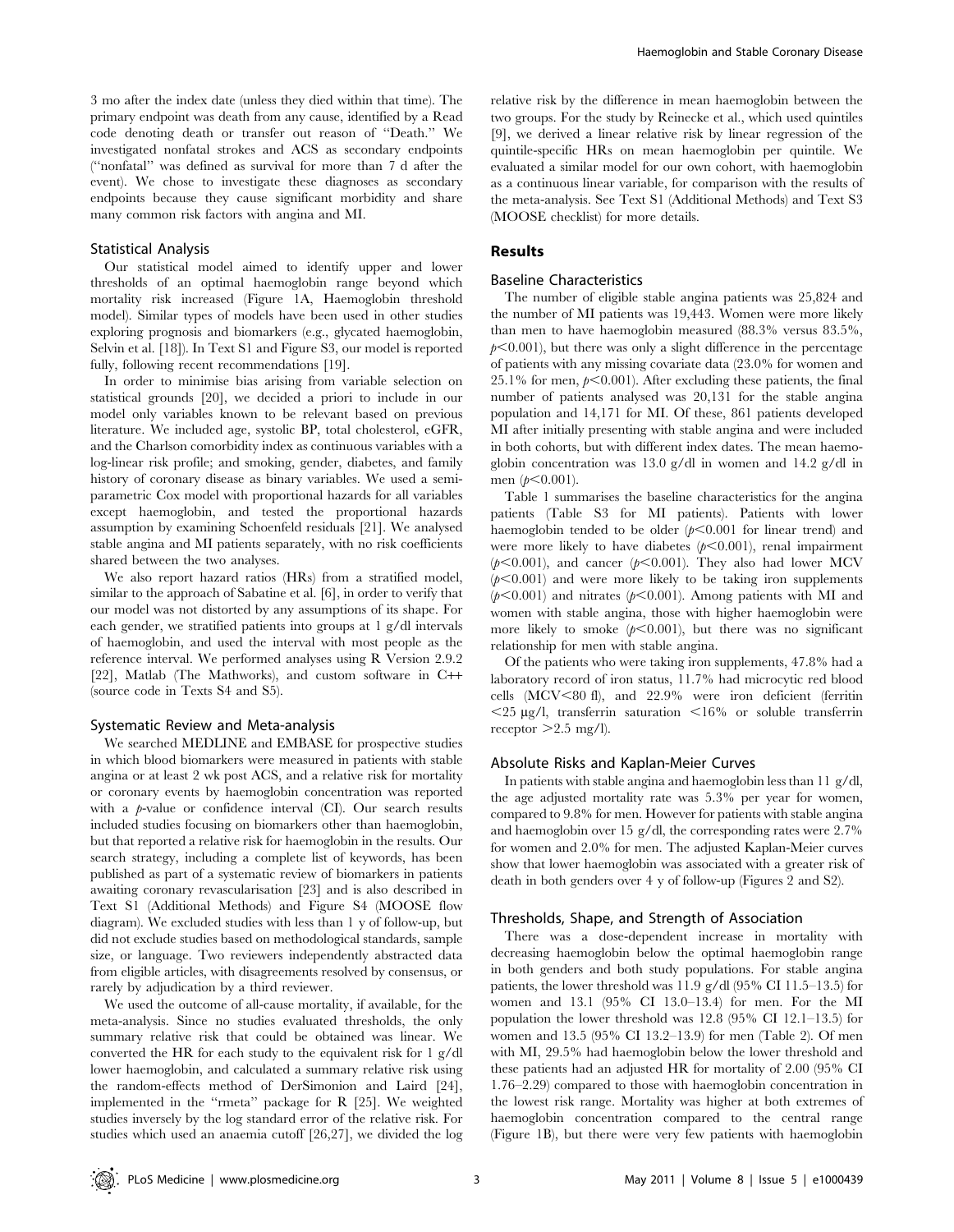#### A Schematic diagram for haemoglobin threshold model



Women with stable angina

**B** Adjusted hazard ratios for mortality



Women with myocardial infarction

Men with stable angina



Men with myocardial infarction



Figure 1. Adjusted HRs for death for patients with stable angina or MI, by haemoglobin concentration. (A) Legend and diagram for haemoglobin threshold model; (B) HRs for death by gender and coronary diagnosis (new onset stable angina or first MI), adjusted for age, eGFR, systolic BP, total cholesterol, family history, diabetes, smoking, and comorbidity (Charlson index). The black squares denote HRs from the stratified haemoglobin model (with 95% CIs). doi:10.1371/journal.pmed.1000439.g001

above the upper threshold, so there is less evidence for a dosedependent effect at high haemoglobin levels.

These findings were corroborated by the stratified haemoglobin model. For stable angina patients, the adjusted HR of death for women with haemoglobin 11-12 g/dl (compared to the reference group with haemoglobin 13–14) was 1.69; 95% CI 1.30–2.20 (Figure 1B). For men with Hb 12–13 g/dl (compared to 13–14) the HR was 1.74 (95% CI 1.39–2.17). Among MI patients, the corresponding HRs were 1.80 (95% CI 1.43–2.26) for women and 1.95 (95% CI 1.61–2.37) for men (Figure 1B; Table S4).

We defined the population attributable risk for low (or high) haemoglobin as the amount that the total modelled mortality risk for the entire cohort would change if all patients were assumed to have an optimal haemoglobin concentration. Among stable angina patients, the population risk attributable to low haemoglobin was 16% (95% CI 10–23%) for women and 24% (95% CI 19–29%) for men. For MI patients the corresponding risk was 28% (95% CI 20– 37%) for women and 31% (95% CI 25–37%) for men (Table 2). The excess risk attributable to low haemoglobin was greater for MI patients compared to stable angina (ratio 1.44, 95% CI 1.10–1.88).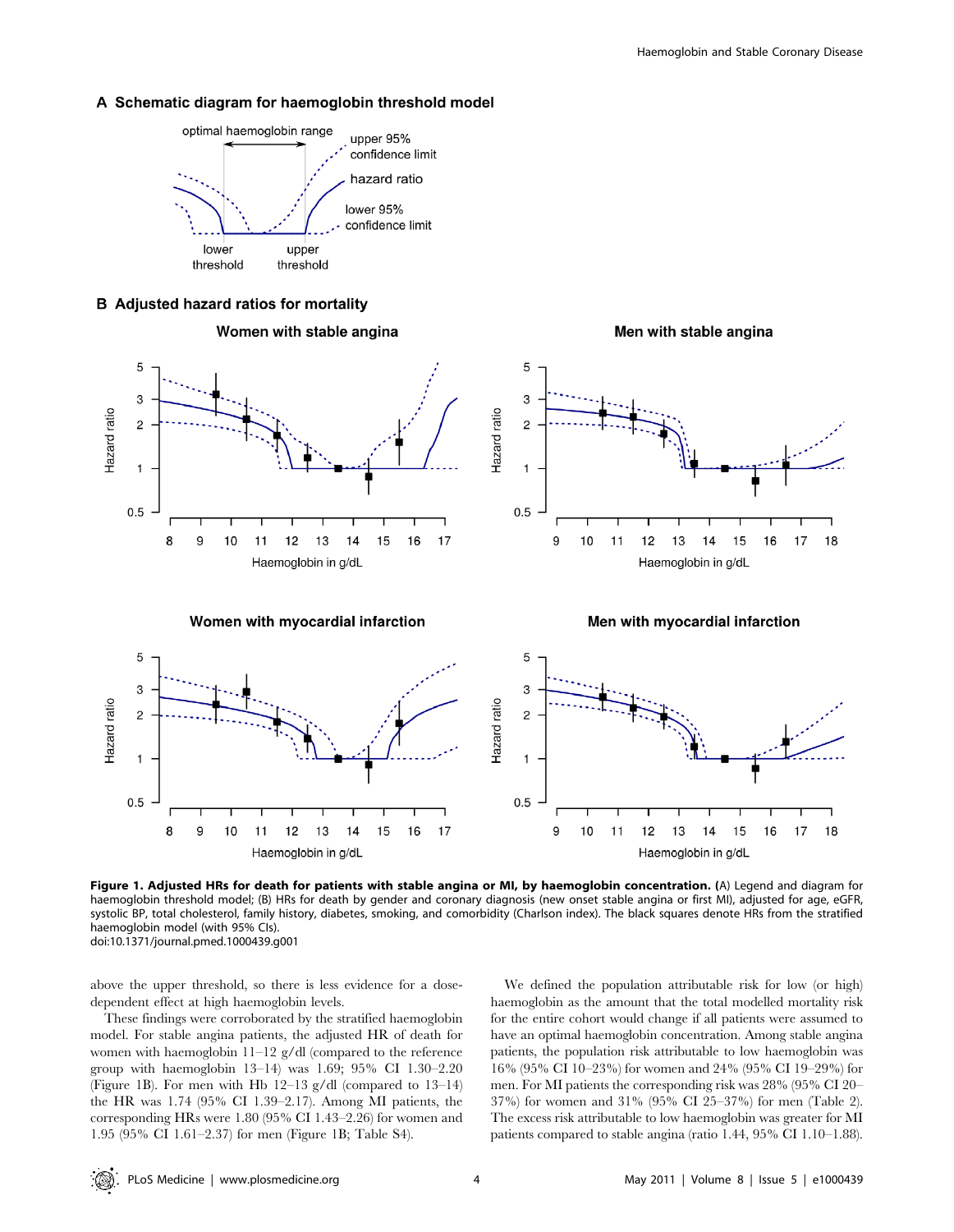Table 1. Baseline characteristics of patients with new onset stable angina, by gender and haemoglobin category.

| Characteristics                                | Women |                  |                  |                  |        |                | Men         |                  |                  |                  |        |                |
|------------------------------------------------|-------|------------------|------------------|------------------|--------|----------------|-------------|------------------|------------------|------------------|--------|----------------|
| Haemoglobin in g/dl                            | ≥14.0 | $13.0 -$<br>13.9 | $12.0 -$<br>12.9 | $11.0 -$<br>11.9 | < 11.0 | <b>Missing</b> | $\geq 15.0$ | $14.0 -$<br>14.9 | $13.0 -$<br>13.9 | $12.0 -$<br>12.9 | < 12.0 | <b>Missing</b> |
| Number of patients                             | 2468  | 3291             | 2332             | 854              | 499    | 2481           | 3853        | 3256             | 1987             | 886              | 705    | 3212           |
| Mean age (y)                                   | 66.6  | 66.9             | 68.6             | 70.7             | 70.6   | 69.3           | 61.7        | 64.6             | 67.7             | 70.6             | 70.3   | 64.4           |
| Age-adjusted covariate means                   |       |                  |                  |                  |        |                |             |                  |                  |                  |        |                |
| MCV (fl)                                       | 91.6  | 90.8             | 89.9             | 88.1             | 84.5   | 90.8           | 91.6        | 91.3             | 90.8             | 89.3             | 88.2   | 92.0           |
| Systolic BP (mmHq)                             | 143.7 | 142.4            | 142.4            | 144.2            | 145.8  | 142.5          | 141.8       | 141.2            | 140.7            | 141.1            | 140.4  | 140.8          |
| Total cholesterol (mmol/l)                     | 5.6   | 5.5              | 5.4              | 5.4              | 5.2    | 5.5            | 5.1         | 5.1              | 5.0              | 4.8              | 4.7    | 5.0            |
| eGFR MDRD (ml/min)                             | 66.2  | 66.5             | 64.4             | 63.3             | 59.9   | 64.2           | 71.3        | 71.8             | 70.7             | 68.7             | 64.0   | 70.1           |
| Age-adjusted percentages                       |       |                  |                  |                  |        |                |             |                  |                  |                  |        |                |
| Current or ex-smoker                           | 50.2  | 42.6             | 39.8             | 41.4             | 35.1   | 36.8           | 60.0        | 60.3             | 60.5             | 60.2             | 59.7   | 47.1           |
| <b>Diabetes</b>                                | 13.0  | 12.9             | 16.3             | 24.3             | 34.1   | 8.7            | 13.9        | 16.2             | 20.8             | 28.8             | 31.3   | 11.1           |
| Family history of coronary disease             | 31.8  | 31.2             | 32.0             | 33.7             | 27.9   | 24.1           | 23.3        | 23.7             | 23.3             | 18.0             | 20.6   | 17.6           |
| Other comorbidities prior<br>to index date (%) |       |                  |                  |                  |        |                |             |                  |                  |                  |        |                |
| Congestive cardiac failure                     | 4.6   | 4.0              | 6.1              | 6.7              | 10.0   | 8.2            | 2.8         | 2.8              | 6.0              | 6.8              | 12.6   | 5.1            |
| Peripheral vascular disease                    | 4.5   | 4.0              | 4.4              | 6.4              | 7.4    | 4.9            | 4.6         | 6.0              | 7.2              | 9.8              | 12.6   | 6.0            |
| Stroke                                         | 7.4   | 6.8              | 8.5              | 11.5             | 11.2   | 9.2            | 7.2         | 7.6              | 8.8              | 11.0             | 12.9   | 6.9            |
| Chronic respiratory disease                    | 26.2  | 25.2             | 23.6             | 26.5             | 27.3   | 22.4           | 19.3        | 20.6             | 21.2             | 22.7             | 22.7   | 18.0           |
| Peptic ulcer disease                           | 4.4   | 4.6              | 4.3              | 4.6              | 4.8    | 4.1            | 5.9         | 6.0              | 7.0              | 9.6              | 8.9    | 6.2            |
| Cancer                                         | 1.3   | 1.9              | 1.7              | 2.1              | 1.8    | 2.3            | 1.1         | 2.2              | 3.3              | 5.5              | 7.9    | 3.4            |
| Medication use in year after<br>diagnosis (%)  |       |                  |                  |                  |        |                |             |                  |                  |                  |        |                |
| Nitrate                                        | 63.5  | 64.9             | 66.6             | 70.5             | 66.1   | 64.8           | 62.7        | 64.9             | 65.9             | 69.8             | 67.4   | 62.6           |
| Aspirin                                        | 73.1  | 74.3             | 74.0             | 75.1             | 72.1   | 67.0           | 77.8        | 80.2             | 82.3             | 80.9             | 77.7   | 72.2           |
| <b>NSAIDs</b>                                  | 24.3  | 24.8             | 28.7             | 28.7             | 28.9   | 22.1           | 19.4        | 21.7             | 23.5             | 25.1             | 20.7   | 17.2           |
| Iron                                           | 1.7   | 4.2              | 6.4              | 20.0             | 34.3   | 6.5            | 1.2         | 2.5              | 6.2              | 12.2             | 28.4   | 3.5            |
| Folic acid                                     | 1.5   | 1.9              | 2.1              | 4.0              | 6.6    | 2.6            | 0.6         | 1.0              | 1.9              | 2.1              | 5.8    | 1.7            |
| Vitamin B12                                    | 1.7   | 1.6              | 2.1              | 3.3              | 5.2    | 2.0            | 0.6         | 0.9              | 2.0              | 4.0              | 5.2    | 1.6            |
| Recombinant human erythropoietin               | 0.0   | 0.0              | 0.1              | 0.1              | 1.2    | 0.2            | 0.0         | 0.0              | 0.2              | 0.6              | 1.8    | 0.2            |

MDRD, Modification of Diet in Renal Disease; NSAID, nonsteroidal anti-inflammatory.

doi:10.1371/journal.pmed.1000439.t001

After standardising for differing baseline haemoglobin between the genders, the shape of the haemoglobin-prognosis relationship was similar in men and women.

## Subgroup Analysis, Secondary Endpoints, and Mean Corpuscular Volume

In Table S5 we show that men and women in the highest MCV quintile (MCV greater than 95 fl) had a slightly increased risk of death compared to the middle quintile (HR 1.40 for women and 1.49 for men with stable angina; similar results for MI). Most of these patients had MCV values in the upper part of the ''normal'' range, as only 3.1% of stable angina patients and 3.5% of MI patients had red blood cells whose size exceeded the conventional threshold for macrocytosis (MCV>100 fl). Less than 1% of patients in the cohort had both macrocytosis and anaemia.

Subgroup analysis showed a similar association of low haemoglobin with mortality among patients with and without other comorbidities (Tables S6 and S7). There was no significant association between haemoglobin and risk of stroke.

A post hoc analysis that included white cell count, congestive cardiac failure, and high density lipoprotein (HDL) cholesterol as additional independent variables yielded similar results to the main analysis.

#### Systematic Review and Meta-analysis

We identified ten eligible studies [7,9,26–33] that reported the relationship between haemoglobin and outcomes (1,127 events) in patients with stable coronary disease (Figure 3). None of these studies investigated evidence for the existence, or position, of any threshold haemoglobin value. According to a linear haemoglobin risk profile (a misleading model of the data), the summary relative risk from the meta-analysis was 1.29 (95% CI 1.20–1.38) for 1 g/dl lower haemoglobin. For comparison, the HR of death for 1 g/dl lower haemoglobin in our study was 1.18 (95% CI 1.14–1.21) for angina patients and 1.15 (95% CI 1.13–1.18) for MI patients.

Although the Egger test for publication bias was nonsignificant  $(p=0.38)$  [34], there was significant heterogeneity between the studies (Cochran's Q = 17.96,  $p = 0.036$ ).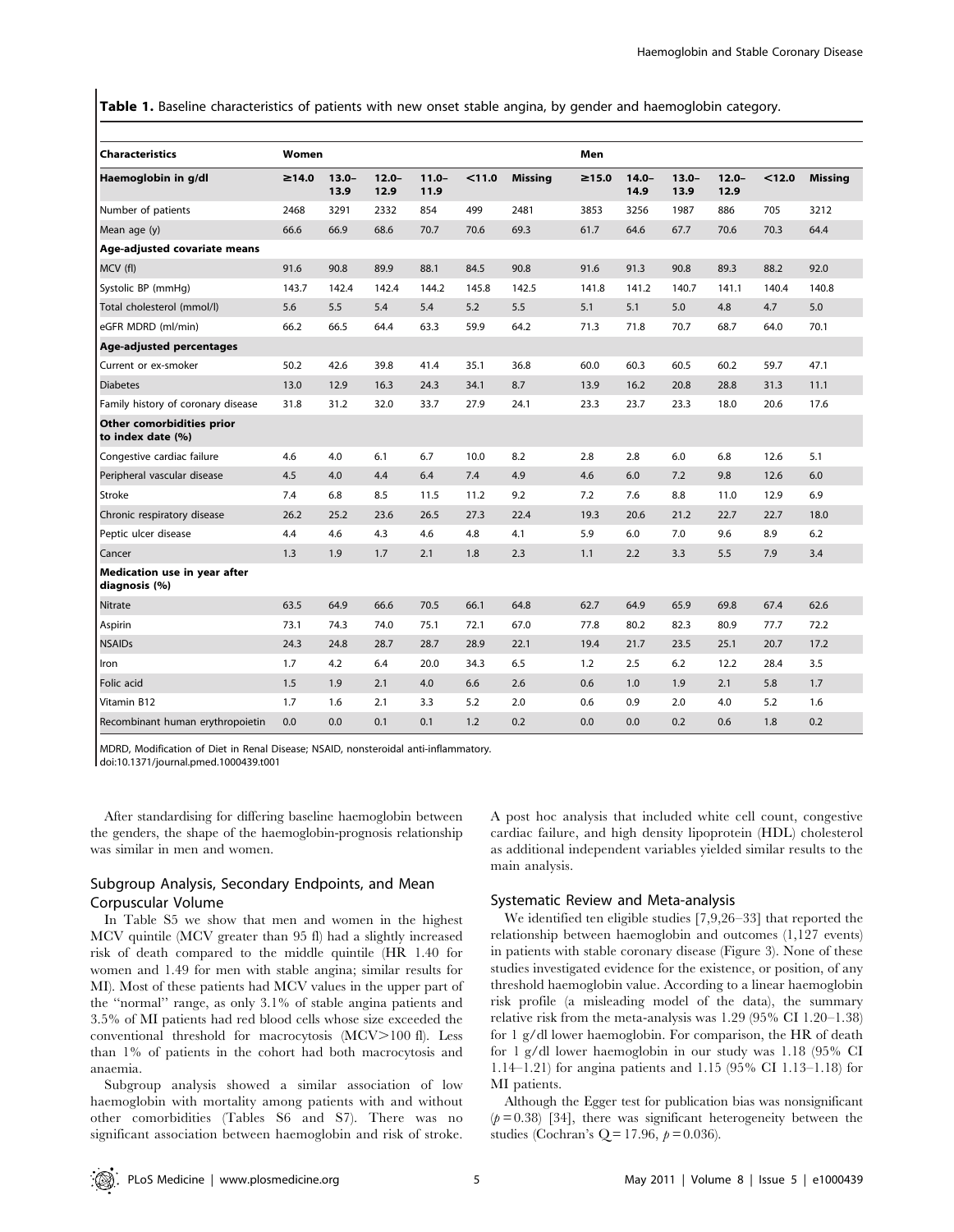

## Women unadjusted

Men unadjusted



Women adjusted



Haemoglobin in g/dL

|                                     |  |  | $<$ 11 499 432 357 279 195 102         |  |
|-------------------------------------|--|--|----------------------------------------|--|
| 11-12 854 750 604 474 327 172       |  |  |                                        |  |
| 12 - 13 2332 2080 1733 1380 998 498 |  |  |                                        |  |
| 13-14 3291 2888 2391 1892 1363 693  |  |  |                                        |  |
|                                     |  |  | $\geq$ 14 2468 2180 1817 1427 1035 556 |  |
|                                     |  |  |                                        |  |

#### Number at risk





| Haemoglobin<br>in a/dL |      |      |      |      |      |     |
|------------------------|------|------|------|------|------|-----|
| < 12                   | 705  | 591  | 463  | 337  | 238  | 118 |
| $12 - 13$              | 886  | 775  | 604  | 453  | 308  | 146 |
| $13 - 14$              | 1987 | 1741 | 1382 | 1051 | 714  | 344 |
| $14 - 15$              | 3256 | 2854 | 2346 | 1788 | 1235 | 644 |
| >15                    | 3853 | 3350 | 2712 | 2071 | 1447 | 732 |
|                        |      |      |      |      |      |     |

Number at risk

Figure 2. Kaplan-Meier curves for patients with stable angina. Unadjusted and multiply adjusted Kaplan-Meier curves showing the probability of death in men and women with new onset stable angina according to haemoglobin level. Adjustment was done by stratification on linear predictors from a Cox model, which included age, eGFR, systolic BP, total cholesterol, family history, diabetes, smoking, and comorbidity (Charlson index), but not sex or haemoglobin.

doi:10.1371/journal.pmed.1000439.g002

### Discussion

#### Summary of Main Findings

The new cohorts of patients with stable coronary disease reported here are substantially larger (3,174 deaths) than the combined previous literature (1,127 events), allowing reliable estimation for the first time of thresholds of haemoglobin concentration for excess risk. Our study demonstrates that thresholds exist (i.e., the risk is not linear, as has been presented in seven previous studies). Furthermore, the thresholds are higher than clinicians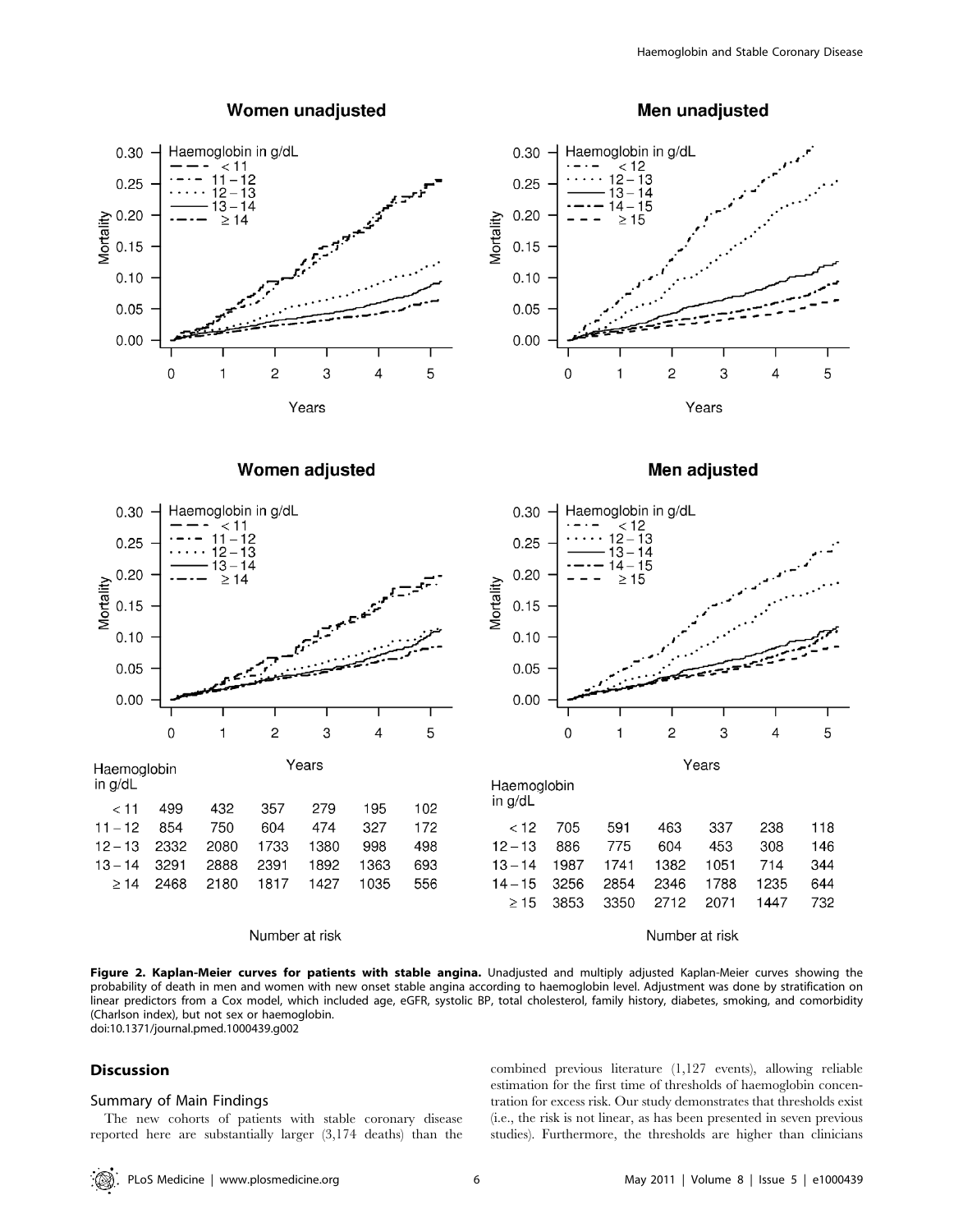Table 2. Upper and lower threshold haemoglobin concentrations (with 95% CIs), and excess population risk of mortality attributable to low or high haemoglobin levels.

| <b>Haemoglobin Thresholds</b>              | <b>Stable Angina Population</b> |                     | <b>MI Population</b> |                     |  |  |  |
|--------------------------------------------|---------------------------------|---------------------|----------------------|---------------------|--|--|--|
|                                            | Women                           | Men                 | Women                | Men                 |  |  |  |
| <b>Lower threshold</b>                     |                                 |                     |                      |                     |  |  |  |
| Haemoglobin level (g/dl)                   | $11.9(11.5-13.5)$               | $13.1(13.0-13.4)$   | $12.8(12.1-13.5)$    | $13.5(13.2 - 13.9)$ |  |  |  |
| Haemoglobin below lower threshold:         |                                 |                     |                      |                     |  |  |  |
| Percentage of patients                     | $13.5(8.8 - 56.1)$              | $16.8(15.6 - 21.5)$ | 42.2 (25.5–62.8)     | 29.5 (23.8–36.0)    |  |  |  |
| Relative risk of death                     | 1.92 (1.44–2.38)                | $2.03(1.72 - 2.40)$ | $1.77(1.51 - 2.10)$  | $2.00(1.76 - 2.29)$ |  |  |  |
| Population attributable mortality risk (%) | $15.6(10.2 - 22.7)$             | 24.0 (18.5-29.4)    | 27.8 (19.5-37.4)     | $30.9(25.0-36.5)$   |  |  |  |
| <b>Upper threshold</b>                     |                                 |                     |                      |                     |  |  |  |
| Haemoglobin level (g/dl)                   | $16.3(14.0-17.5)$               | $17.2(13.6 - 18.0)$ | $15.1(13.9-16.6)$    | $16.4(15.1-17.8)$   |  |  |  |
| Haemoglobin above upper threshold:         |                                 |                     |                      |                     |  |  |  |
| Percentage of patients                     | $0.5(0.1-24.8)$                 | $1.3(0.3 - 74.2)$   | $4.7(0.4 - 24.2)$    | $5.6(0.4 - 30.2)$   |  |  |  |
| Relative risk of death                     | $2.65(1.06 - 10.8)$             | $1.11(1.00-3.86)$   | $1.81(1.13 - 3.53)$  | $1.14(1.01 - 1.51)$ |  |  |  |
| Population attributable mortality risk (%) | $1.3(0.1-6.7)$                  | $0.4(0.0-2.7)$      | $2.5(0.2-5.9)$       | $1.7(0.2 - 3.9)$    |  |  |  |

doi:10.1371/journal.pmed.1000439.t002

|                                 |                       |                         |                                  |                 | Patient source      |         |            |                                   |                     |                             |                               | Adjustments                              |                                                 |                                 |        | Analysis                     |            |                                                                                             |                  |              |   |  |
|---------------------------------|-----------------------|-------------------------|----------------------------------|-----------------|---------------------|---------|------------|-----------------------------------|---------------------|-----------------------------|-------------------------------|------------------------------------------|-------------------------------------------------|---------------------------------|--------|------------------------------|------------|---------------------------------------------------------------------------------------------|------------------|--------------|---|--|
| Reference<br>Author<br>and year | Number<br>of patients | Mean<br>age in<br>years | trial or registry<br>Angioplasty | Hospital clinic | Population<br>based | % Women | % prior MI | Haernoglobin in<br>g/dl: mean(SD) | Number<br>of deaths | Crude<br>annual<br>risk (%) | Smoking<br>Cholesterol<br>Age | <b>Blood</b> pressure<br><b>Diabetes</b> | Renal function<br>Family history<br>Comorbidity | Mean<br>follow<br>up<br>(years) | Linear | Stratified:<br>no. of groups | Thresholds | Linear model:<br>relative risk per<br>1g/dl decrease in<br>haemoglobin<br>(p value, 95% CI) |                  |              |   |  |
| <b>Previous studies</b>         |                       |                         |                                  |                 |                     |         |            |                                   |                     |                             |                               |                                          |                                                 |                                 |        |                              |            |                                                                                             |                  |              |   |  |
| 28 Fathi<br>2005                | 4522                  | 65.0                    |                                  |                 |                     |         | 42         | 13.6                              | 332                 | 4.32                        |                               |                                          |                                                 | 1.7                             |        |                              |            | $1.35(1.27 - 1.45)$                                                                         |                  |              |   |  |
| 29 Rajagopal                    | 2982                  | 60.2                    |                                  |                 |                     | 29      | 58         |                                   | 219                 | 2.45                        |                               |                                          |                                                 | 3.0                             |        |                              |            | $1.11(1.02 - 1.23)$                                                                         |                  |              |   |  |
| 30 Duffy<br>2006                |                       | 1046 62.3               |                                  |                 |                     | 29      | 24         | 13.2                              | 144                 | 5.34                        |                               |                                          |                                                 | 2.6                             |        |                              |            | $1.22(1.11 - 1.35)$                                                                         |                  |              |   |  |
| Exaire<br>31<br>2006            | 6002                  | 62.0                    |                                  |                 |                     | 26      | 8          |                                   | 128                 | 2.13                        |                               |                                          |                                                 | 1.0                             |        |                              |            | 1.32 (1.16-1.47)                                                                            |                  |              |   |  |
| Arant<br>$\overline{7}$<br>2004 | 864                   | 58.4                    |                                  |                 |                     | 100     |            |                                   | 56                  | 1.96                        |                               |                                          |                                                 | 3.3                             |        |                              |            | 1.27 ( $p=0.01$ )                                                                           | a                |              |   |  |
| 32 Burr 1992                    | 1755                  | 60.3                    |                                  |                 |                     | 0       | 100        | 15.0                              | 92                  | 3.49                        |                               |                                          |                                                 | 1.5                             |        |                              |            | 1.39(p<0.001)                                                                               |                  |              |   |  |
| 33 Muzzarelli<br>2006           | 253                   | 79.1                    |                                  |                 |                     | 43      | 49         | 13.3                              | 61                  | 6.03                        |                               |                                          |                                                 | 4.0                             |        | $\overline{2}$               |            | $1.34$ ( $p<0.01$ )                                                                         |                  |              |   |  |
| Reinecke<br>9<br>2003           | 689                   | 62.6                    |                                  |                 |                     | 0       | 100        | 14.1<br>(1.3)                     | 62                  | 4.50                        |                               |                                          |                                                 | 2.0                             |        | 5                            |            | $1.18(0.84 - 1.66)$                                                                         | b                |              |   |  |
| 26 Lipsic<br>2005               | 143                   | 61.5                    |                                  |                 |                     | 29      | 33         | 14.0<br>(1.5)                     | $19^{c}$            | 3.59                        |                               |                                          |                                                 | 3.7                             |        | 2                            |            | $1.68(1.13 - 2.52)$                                                                         | d                |              |   |  |
| 27 da Silveira<br>2008          | 310                   | 63.2                    |                                  |                 |                     | 39      | 52         | 13.4                              | 14                  | 1.16                        |                               |                                          |                                                 | 3.9                             |        | $\overline{2}$               |            | $1.95(1.22 - 3.12)$                                                                         |                  |              |   |  |
| Combined                        | 18556                 |                         |                                  |                 |                     |         |            |                                   | 1127                |                             |                               |                                          |                                                 |                                 |        |                              |            | 1.29 (1.20-1.38)                                                                            |                  |              |   |  |
| New cohorts                     |                       |                         |                                  |                 |                     |         |            |                                   |                     |                             |                               |                                          |                                                 |                                 |        |                              |            |                                                                                             |                  |              |   |  |
| Angina<br>women                 | 9444                  | 67.8                    |                                  |                 |                     | 100     | 0          | 13.2                              | 592                 | 1.85                        |                               |                                          |                                                 | 3.4                             | n/a    | 7                            |            | n/af                                                                                        | 0.8 <sub>1</sub> | 1.5          | 2 |  |
| Angina men                      | 10687                 | 65.0                    |                                  |                 |                     |         | $\sqrt{ }$ | 14.4                              | 798                 | 2.31                        |                               |                                          |                                                 | 3.2                             | n/a    | 7                            |            | n/a                                                                                         |                  | Hazard ratio |   |  |
| MI women                        | 4939                  | 71.4                    |                                  |                 |                     | 100     | 100        | 12.9                              | 766                 | 5.60                        |                               |                                          |                                                 | 2.8                             | n/a    | $\overline{7}$               |            | n/a                                                                                         |                  |              |   |  |
| MI men                          | 9232                  | 65.3                    |                                  |                 |                     | 0       | 100        | 14.2                              | 1135                | 4.28                        |                               |                                          |                                                 | 2.9                             | n/a    | 7                            |            | n/a                                                                                         |                  |              |   |  |
| Combined                        | 334419                |                         |                                  |                 |                     |         |            |                                   | 3174                |                             |                               |                                          |                                                 |                                 |        |                              |            |                                                                                             |                  |              |   |  |

Figure 3. Systematic review and meta-analysis. Systematic review and meta-analysis of studies investigating the relationship between haemoglobin concentration and prognosis in patients with stable coronary disease. Legend: <sup>a</sup>CI not reported in paper; standard error estimated from p-value. <sup>b</sup>Reported by quintiles with fourth quintile as reference group; linear conversion by linear interpolation of relative risks across quintiles.<br><sup>c</sup>Cardiovascular deaths and ACSs (all-cause mortality not reported i anaemia (n = 14, mean haemoglobin = 11.0) versus nonanaemia (n = 129, mean haemoglobin = 14.4). <sup>e</sup>Derived from anaemia cutoff; HR 6.46 (95% CI 1.73–24.2) for anaemia (n = 71, mean haemoglobin = 11.2) versus nonanaemia (n = 239, mean haemoglobin = 14.0). <sup>f</sup>We did not calculate risks from a linear model because it over-simplifies the shape of the relationship. <sup>9</sup>Total number of patients is less than the sum of the individual cohort sizes because 861 patients were included in both angina and MI cohorts. doi:10.1371/journal.pmed.1000439.g003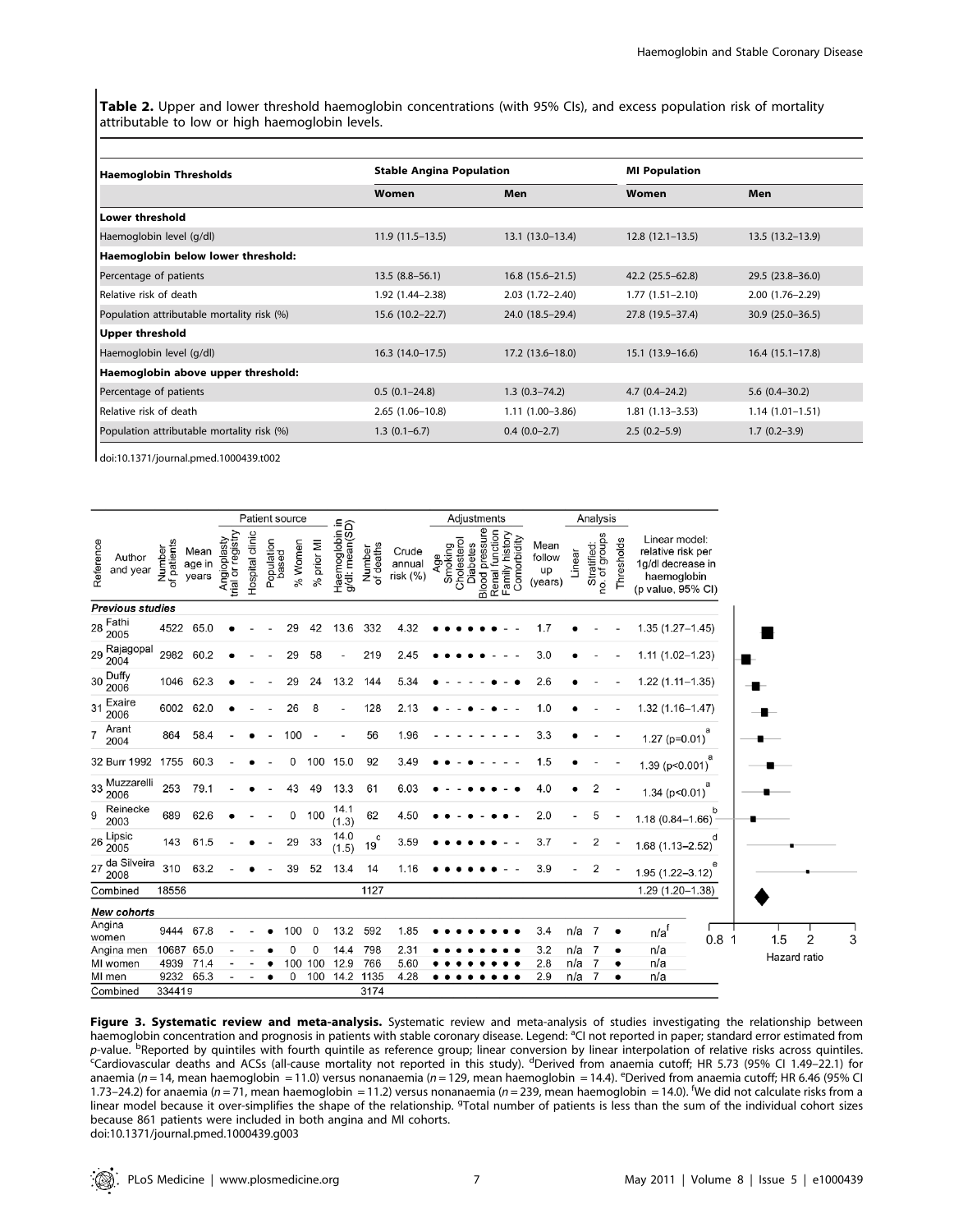might anticipate, and thus a substantial proportion of patients (15%–30%) have a haemoglobin level that places them at markedly higher risk of death compared to patients with lowest risk haemoglobin levels. Our findings were consistent in women and men, among patients with angina alone, and those with a history of MI. Our results also suggest that the risk attributable to low haemoglobin was greater in patients with previous MI compared to those with stable angina, and the optimal (lowest risk) range of haemoglobin was narrower for patients with MI. Based on our attributable risk calculation, the association between haemoglobin and mortality might contribute to about a quarter of deaths after MI.

Our lower haemoglobin thresholds accord closely with the World Health Organisation (WHO) anaemia thresholds of 12 g/dl for women and 13 g/dl for men; this is noteworthy for two reasons. First, the WHO thresholds were defined to facilitate the detection of nutritional iron deficiency, and were not derived in relation to prognostic studies in any population [35,36]. Second, prognostic associations often do not correlate with biomarker thresholds used to define other conditions. In the case of diabetes, there is increased risk with mildly elevated blood sugar levels that do not fulfil the criteria for diabetes [37], whereas for chronic kidney disease, risk increases only with moderate to severe renal impairment [38].

Like previous studies [6,39,40] we did find some evidence that a high haemoglobin is also associated with poor prognosis, giving a J-shaped relationship. However, there were few patients with high haemoglobin and they contributed little to the overall population risk (Table 2).

#### Gender Difference

The shape of the haemoglobin-prognosis relationship was similar in men and women, after adjusting for the higher baseline haemoglobin in men. Men have a physiologically higher haemoglobin concentration than women, because of an erythropoietin-independent effect of testosterone in stimulating erythrocyte production [41]. Anti-androgenic treatments can cause anaemia [42] and testosterone treatment can increase haemoglobin [43]. However, it is unclear why women tolerate a low haemoglobin better than men.

#### Stable Angina and Myocardial Infarction Compared

According to our model, the excess risk associated with low haemoglobin was greater for patients with MI than for those with stable angina (Table 2). If there is a causal relationship between low haemoglobin and worse prognosis, a possible mechanism is that the reduction in tissue oxygen delivery may lead to a persistent increase in cardiac output and left ventricular hypertrophy, further exacerbating myocardial ischaemia [44]. It is possible that these consequences are worse in patients who have already suffered a MI.

#### Limitations

Our prognostic cohort analysis has strengths compared to previous studies—size and statistical power, longitudinal recording of comorbidities, more complete adjustment for a priori confounders, direct derivation of clinical thresholds, and population base but important limitations. First, and most important, as our study was observational we cannot conclude a causal relationship between haemoglobin concentration and mortality. It is possible that there was residual confounding, and the effect on mortality was due to the cause of the haemoglobin concentration, rather than the haemoglobin concentration itself. Our model included the Charlson comorbidity index to encode the presence of heart failure and other common chronic diseases, but it did not take into account the severity of the coronary artery disease or other medical conditions. Patients with more severe coronary disease or comorbidities may have lower haemoglobin, as is the case with chronic heart failure [45]. Hypoxia due to heart failure causes vasoconstriction of the afferent arterioles of the kidney, with consequent reduction in renal perfusion, activation of the renin– angiotensin–aldosterone system and production of antidiuretic hormone, causing plasma volume expansion and haemodilution. Erythropoietin secretion is reduced because of renal hypoxia, causing a further reduction in haemoglobin concentration, which exacerbates cardiac failure [46,47]. This vicious circle of anaemia, heart failure, and chronic kidney disease has been called the ''cardio renal anemia syndrome'' [48]. However, significant confounding from comorbidity in our study is unlikely because we obtained similar results from the subset of patients without comorbidities, and from those who survived at least 1 y after the index date.

Second, bias might arise because of missing data and variable time intervals between measurement and disease onset. However in about half of patients we used an interpolated haemoglobin value (using at least one value before and one after the index date) and found similar results to the entire cohort.

Third, information on cause of death was not available. However, previous studies have shown that coronary disease is the most common cause of death among the patients studied [33], so any effect observed on mortality is likely to be due to coronary death.

Fourth, although the electronic recording of coronary disease diagnoses in primary care is reasonably accurate and complete [12,49], the diagnosis of angina is less reliable than that of MI, and we were unable to further characterise either diagnosis in terms of angiographic results, electrocardiographic findings, or markers of myocardial necrosis.

Fifth, a shortcoming of our statistical model is that we only included variables considered to be relevant on the basis of prior knowledge. We did not consider interaction terms or nonlinear effects except for haemoglobin, with the result that our model may have been incompletely adjusted and may have missed some effectmodifying relationships. However, we did specifically investigate the most important interaction (haemoglobin and gender), and our approach had the advantage of being less susceptible to bias than variable selection and elimination on purely statistical grounds [20].

Sixth, we did not classify the cause of anaemia in all patients in our cohort, nor did we collect data on blood transfusions. Blood transfusions are recorded incompletely in the GPRD because they always occur in hospital but are rarely the primary reason for admission. However, we feel that these omissions would not have influenced or main results, because the majority of anaemic patients in our study had a haemoglobin level that was only slightly lower than the average, and may not have been ''diagnosed'' as anaemic in the sense that clinicians may not have considered the haemoglobin level as unremarkable.

#### Contribution of Systematic Review and Meta-analysis

The systematic review clarifies the limitations of previous studies; none had previously estimated the haemoglobin threshold values, or had assessed men and women, or angina and MI separately. There was significant heterogeneity between the studies, because they included populations with differing baseline risks and were analysed with varying levels of adjustment for other risk factors. In order to combine the relative risks we had to assume a log-linear relationship between haemoglobin and prognosis, and assume a normal distribution for haemoglobin levels in the population. Given the relatively small number of studies in the meta-analysis, it was not worthwhile to attempt a subgroup analysis or meta-regression.

As a crude summary measure of effect, ignoring the thresholds, the summary result from the meta-analysis (HR 1.52 per standard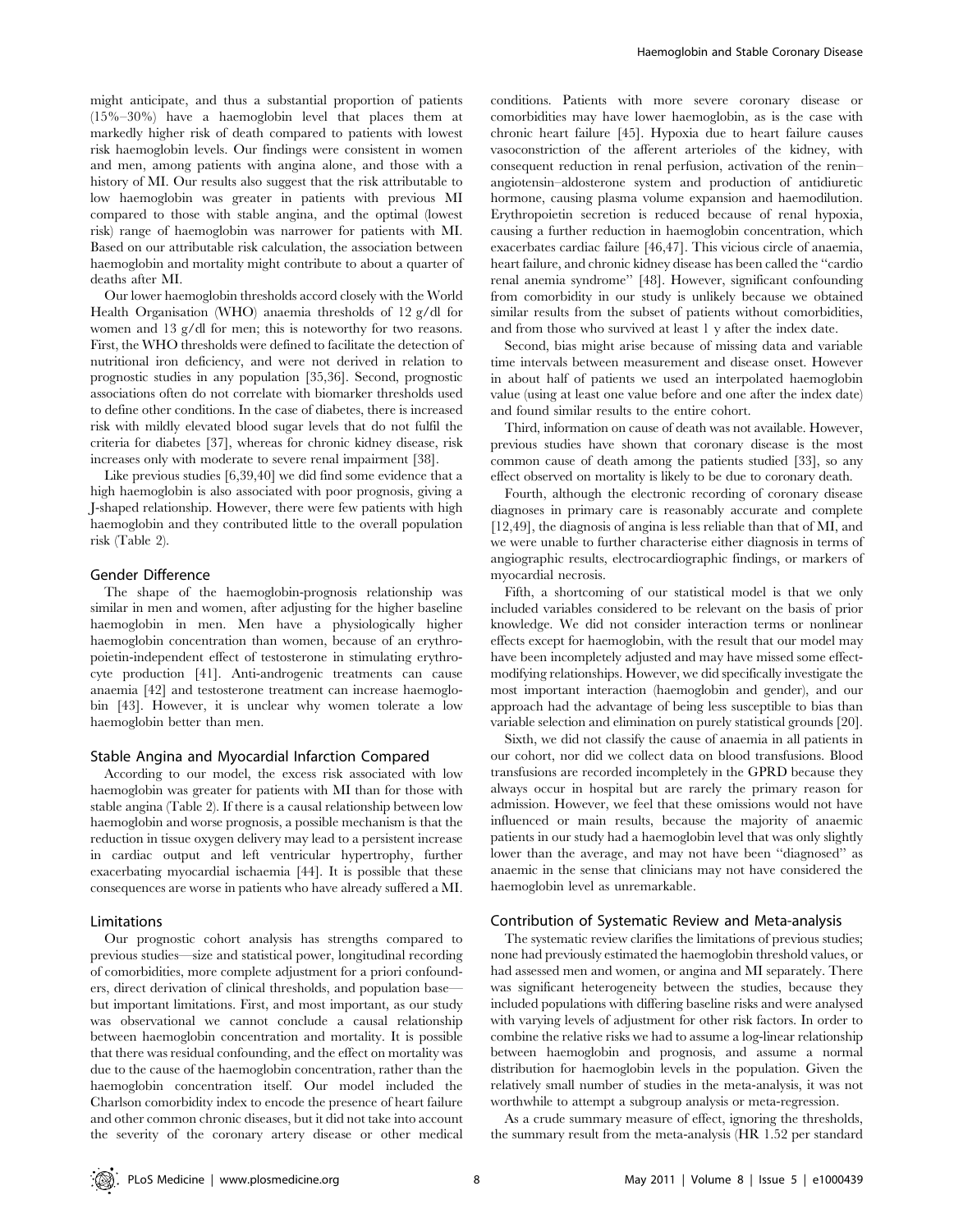deviation [SD] haemoglobin) was somewhat larger than that from our cohort analysis (1.31). This finding likely reflects our more extensive adjustment for potential confounders. However, the relationship between haemoglobin and mortality that we observed was strong, comparable to that for low density lipoprotein cholesterol (1.38 per SD) [50] and fibrinogen (1.24 per SD) [23].

#### Clinical and Research Implications

Our findings provide observational evidence that contributes to the rationale for randomised controlled trials to evaluate management strategies aimed at increasing haemoglobin among suitable patients with stable coronary disease. Such experimental evidence would address whether clinicians should intervene, and whether haemoglobin levels are causal. These studies may include a trial of oral iron supplementation, or a more aggressive approach involving intravenous iron and erythropoiesis-stimulating agents. Outcome measures may include clinical events such as mortality and MI, as well as quality of life measures. We are not aware of any such trials that have been reported or are currently registered.

Clinical practice guidelines for the management of angina state that anaemia should be corrected [51], but do not specify investigations, interventions, or the target haemoglobin concentration. 94% of our patients had normocytic red blood cells (MCV 80– 100 fl), and the extent to which causes of anaemia in such patients should be investigated is not known. Although our study shows that mild anaemia is associated with increased mortality, randomised trials using erythropoietin in other conditions have shown that complete correction of anaemia is not beneficial. In trials among patients with chronic kidney disease, a target haemoglobin above 13 g/dl has been associated with higher mortality (Correction of Hemoglobin and Outcomes in Renal Insufficiency [CHOIR]) [5] and a higher rate of stroke [52] than treatment to a lower haemoglobin target, and an increased risk of stroke compared to placebo (Trial to Reduce Cardiovascular Events With Aranesp Therapy [TREAT]) [4]. We found no relationship between haemoglobin and nonfatal stroke, but the overall number of strokes was small. In congestive cardiac failure, a meta-analysis of seven randomised controlled trials showed a reduction in hospitalisation with treatment of anaemia (relative risk 0.59, 95% CI 0.41–0.86), but no significant effect on mortality [3]. The ongoing phase III placebo-controlled trial of darbopoeitin alfa in congestive cardiac failure (Reduction of Events with Darbepoetin alfa in Heart Failure [RED-HF]) is aiming for a target haemoglobin of 13 g/dl and is due to complete in 2012 [53].

Irrespective of a possible causal, reversible relationship between haemoglobin concentration and mortality, further research is warranted to assess what incremental prognostic value haemoglobin might offer in risk stratifying patients with stable coronary disease.

#### Conclusions

There are threshold levels of haemoglobin below which women and men with stable coronary disease are at increased risk of death. However our study is observational and cannot be used to infer a causal relationship. Outcome trials of strategies to increase haemoglobin levels would be able to answer the question as to whether increasing haemoglobin among such patients is beneficial.

#### Supporting Information

#### Figure S1 Flowchart showing selection of the two cohorts of patients: new onset stable angina and first MI.

Found at: doi:10.1371/journal.pmed.1000439.s001 (0.10 MB DOC)

Figure S2 Kaplan-Meier curves for patients with MI. Unadjusted and multiply adjusted Kaplan-Meier curves showing the probability of death in men and women with new onset stable angina according to haemoglobin level. Adjustment was done by stratification on linear predictors from a Cox model that included age, eGFR, systolic BP, total cholesterol, family history, diabetes, smoking, and comorbidity (Charlson index), but not sex or haemoglobin.

Found at: doi:10.1371/journal.pmed.1000439.s002 (0.14 MB TIF)

#### Figure S3 Schematic diagram of haemoglobin threshold model.

Found at: doi:10.1371/journal.pmed.1000439.s003 (0.26 MB TIF)

#### Figure S4 MOOSE flowchart showing selection of studies for meta-analysis.

Found at: doi:10.1371/journal.pmed.1000439.s004 (0.05 MB PDF)

#### Table S1 Read and Oxford Medical Information System (OXMIS) codes used in general practice records for the diagnosis of stable angina.

Found at: doi:10.1371/journal.pmed.1000439.s005 (0.20 MB DOC)

Table S2 Read and Oxford Medical Information System (OXMIS) codes used in general practice records for the diagnosis of MI.

Found at: doi:10.1371/journal.pmed.1000439.s006 (0.08 MB DOC)

Table S3 Baseline characteristics of patients with first MI, by gender and haemoglobin category.

Found at: doi:10.1371/journal.pmed.1000439.s007 (0.06 MB DOC)

Table S4 Multiply adjusted HRs for mortality by haemoglobin concentration using haemoglobin threshold model and stratified haemoglobin model. HRs were adjusted for age, eGFR, systolic BP, total cholesterol, family history, diabetes, smoking, and comorbidity (Charlson index). Significance level for stratified haemoglobin model: \*\*\*,  $p<0.001$ ; \*\*,  $p<0.01$ ; \*,  $p<0.05$ .

Found at: doi:10.1371/journal.pmed.1000439.s008 (0.08 MB DOC)

Table S5 Adjusted HRs for mortality according to MCV. HRs were adjusted for haemoglobin, age, eGFR, systolic BP, total cholesterol, family history, diabetes, smoking, and Charlson index of comorbidity. Significance level: \*\*\*,  $p<0.001$ ; \*\*,  $p<0.01$ ; \*,  $p<0.05$ .

Found at: doi:10.1371/journal.pmed.1000439.s009 (0.03 MB DOC)

Table S6 Secondary outcomes and subgroup analysis for stable angina patients, using stratified haemoglobin **model.** Haemoglobin categories  $\geq 15$  g/dl were combined for women, and  $\leq 10$  g/dl were combined for men.  $\dagger$ HRs were adjusted for age, eGFR, systolic BP, total cholesterol, family history, diabetes, smoking, and comorbidity (Charlson index). Significance level: \*\*\*,  $p<0.001$ ; \*\*,  $p<0.01$ ; \*,  $p<0.05$ .  $\ddagger$ HRs were additionally adjusted for high density lipoprotein (HDL) cholesterol, congestive cardiac failure prior to index date, and total white blood cell count; 2,603 patients were omitted because of missing data.

Found at: doi:10.1371/journal.pmed.1000439.s010 (0.04 MB DOC)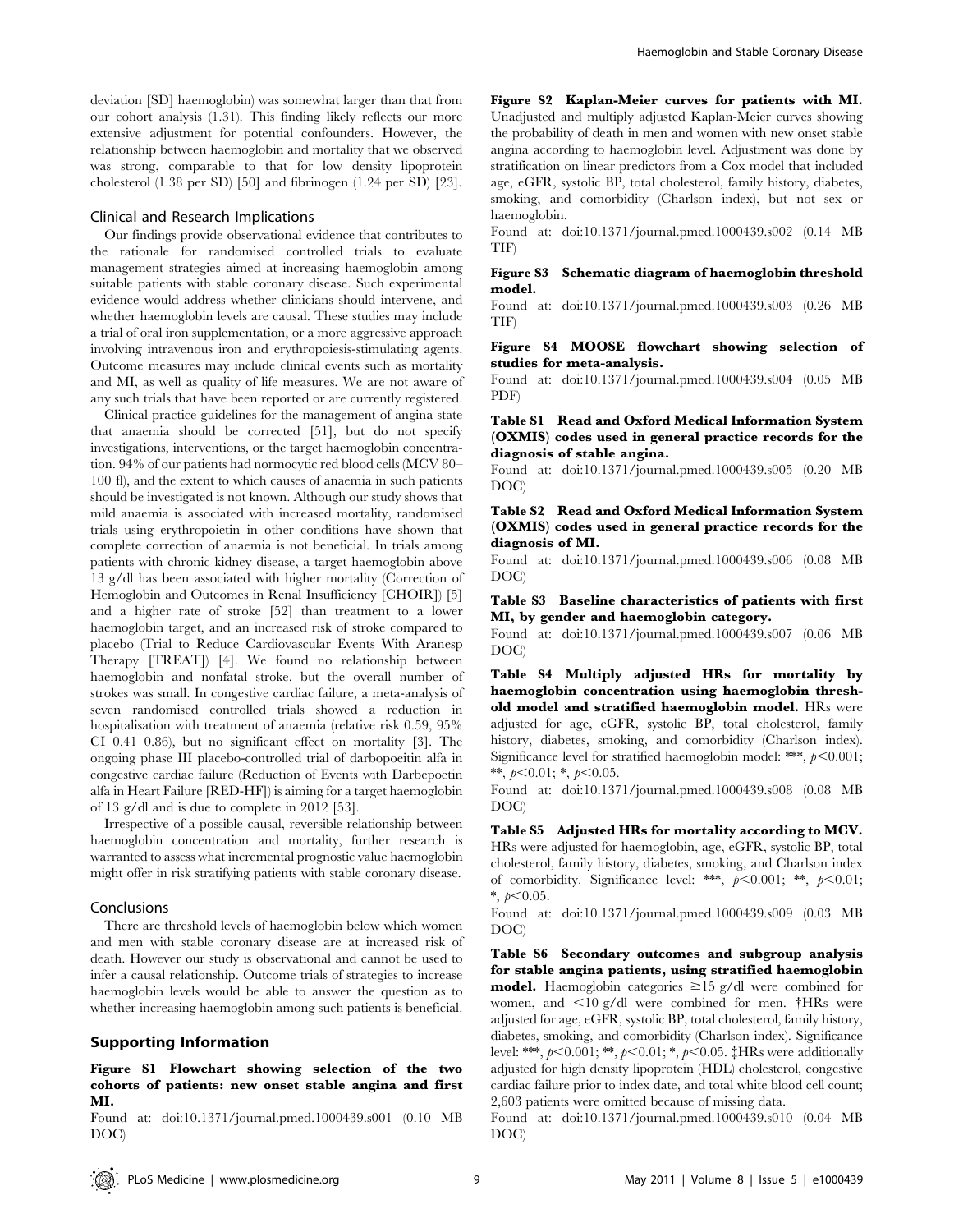Table S7 Secondary outcomes and subgroup analysis for MI patients, using stratified haemoglobin model. Haemoglobin categories  $\geq 15$  g/dl were combined for women, and  $\leq$ 10 g/dl were combined for men.  $\dagger$ HRs were adjusted for age, eGFR, systolic BP, total cholesterol, family history, diabetes, smoking, and comorbidity (Charlson index). Significance level: \*\*\*,  $p<0.001$ ; \*\*,  $p<0.01$ ; \*,  $p<0.05$ .  $\ddagger$ HRs were additionally adjusted for high density lipoprotein (HDL) cholesterol, congestive cardiac failure prior to index date and total white blood cell count; 2007 patients were omitted because of missing data.

Found at: doi:10.1371/journal.pmed.1000439.s011 (0.04 MB DOC)

Text S1 Additional methods. Patient selection: stable angina population; Patient selection: MI population; Statistical analysis: haemoglobin threshold model; Subgroup analysis and mean corpuscular volume; Systematic review; Meta-analysis.

Found at: doi:10.1371/journal.pmed.1000439.s012 (0.05 MB DOC)

#### Text S2 STROBE checklist.

Found at: doi:10.1371/journal.pmed.1000439.s013 (0.09 MB PDF)

#### Text S3 MOOSE checklist.

Found at: doi:10.1371/journal.pmed.1000439.s014 (0.06 MB PDF)

#### Text S4 C++ code for haemoglobin threshold model.

Found at: doi:10.1371/journal.pmed.1000439.s015 (0.02 MB TXT)

#### References

- 1. Weiss G, Goodnough LT (2005) Anemia of chronic disease. N Engl J Med 352: 1011–1023.
- 2. Abrams J (2005) Clinical practice. Chronic stable angina. N Engl J Med 352: 2524–2533.
- 3. van der Meer P, Groenveld H, Januzzi JL, van Veldhuisen D (2009) Erythropoietin treatment in patients with chronic heart failure: a meta-analysis. Heart 95: 1309–1314.
- 4. Pfeffer MA, Burdmann EA, Chen CY, Cooper ME, de Zeeuw D, et al. (2009) A trial of darbepoetin alfa in type 2 diabetes and chronic kidney disease. N Engl J Med 361: 2019–2032.
- 5. Singh AK, Szczech L, Tang KL, Barnhart H, Sapp S, et al. (2006) Correction of anemia with epoetin alfa in chronic kidney disease. N Engl J Med 355: 2085–2098.
- 6. Sabatine MS, Morrow DA, Giugliano RP, Burton PB, Murphy SA, et al. (2005) Association of hemoglobin levels with clinical outcomes in acute coronary syndromes. Circulation 111: 2042–2049.
- 7. Arant CB, Wessel TR, Olson MB, Bairey Merz CN, Sopko G, et al. (2004) Hemoglobin level is an independent predictor for adverse cardiovascular outcomes in women undergoing evaluation for chest pain: results from the National Heart, Lung, and Blood Institute Women's Ischemia Syndrome Evaluation Study. J Am Coll Cardiol 43: 2009–2014.
- 8. Hemingway H, Riley RD, Altman DG (2009) Ten steps towards improving prognosis research. BMJ 339: b4184.
- 9. Reinecke H, Trey T, Wellmann J, Heidrich J, Fobker M, et al. (2003) Haemoglobin-related mortality in patients undergoing percutaneous coronary interventions. Eur Heart J 24: 2142–2150.
- 10. Ennezat PV, Lamblin N, Mouquet F, Tricot O, Quandalle P, et al. (2008) The effect of ageing on cardiac remodelling and hospitalization for heart failure after an inaugural anterior myocardial infarction. Eur Heart J 29: 1992–1999.
- 11. Herrett E, Thomas SL, Schoonen WM, Smeeth L, Hall AJ (2010) Validation and validity of diagnoses in the General Practice Research Database: a systematic review. Br J Clin Pharmacol 69: 4–14.
- 12. Hammad TA, McAdams MA, Feight A, Iyasu S, Dal Pan G (2008) Determining the predictive value of Read/OXMIS codes to identify incident acute myocardial infarction in the General Practice Research Database. Pharmacoepidemiol Drug Saf 17: 1197–1201.
- 13. NHS Information Authority (2009) The clinical terms version 3 (The Read Codes). Available: http://www.connectingforhealth.nhs.uk/systemsandservices/ data/readcodes/index\_html. Accessed 22 April 2010.
- 14. NHS Information Centre (2007) The quality and outcomes framework. Available: http://www.ic.nhs.uk/statistics-and-data-collections/audits-and-performance/the-quality-and-outcomes-framework. Accessed 22 April 2010.

#### Text S5 R code for stratified haemoglobin model.

Found at: doi:10.1371/journal.pmed.1000439.s016 (0.01 MB TXT)

#### Acknowledgments

We acknowledge the CArdiovascular disease research using LInked Bespoke studies and Electronic Records (CALIBER, http://www.caliberresearch.org.uk/) programme of University College London for supporting this work. CALIBER is funded by the Wellcome Trust and the National Institute of Health Research. We acknowledge the use of University College London's Legion High Performance Computing Facility, and associated support services, in the completion of this work. We would like to thank Martin Shipley for his helpful advice and Natalie Fitzpatrick and Jacqueline Damant for their work on the systematic review.

#### Author Contributions

ICMJE criteria for authorship read and met: ADS ON ADT GF KRA RC ADH HH. Agree with the manuscript's results and conclusions: ADS ON ADT GF KRA RC ADH HH. Designed the experiments/the study: ADS ADT GF RC HH. Analyzed the data: ADS ON ADT RC. Collected data/ did experiments for the study: RC. Wrote the first draft of the paper: ADS. Contributed to the writing of the paper: ADS ON ADT GF KRA RC ADH HH. Developed the fractional polynomials with thresholds model and implemented the MCMC: ON. Advised on statistical analysis of data and subsequent interpretation: KRA. Co-applicant on the grant which partially funded the work: ADH. Supervised study, secured external grant funding: HH.

- 15. Lewis JD, Brensinger C (2004) Agreement between GPRD smoking data: a survey of general practitioners and a population-based survey. Pharmacoepidemiol Drug Saf 13: 437–441.
- 16. National Kidney Foundation (2002) K/DOQI clinical practice guidelines for chronic kidney disease: evaluation, classification, and stratification. Am J Kidney Dis 39: S1–S266.
- 17. Sundararajan V, Henderson T, Perry C, Muggivan A, Quan H, et al. (2004) New ICD-10 version of the Charlson Comorbidity Index predicted in-hospital mortality. J Clin Epidemiol 57: 1288–1294.
- 18. Selvin E, Steffes MW, Zhu H, Matsushita K, Wagenknecht L, et al. (2010) Glycated hemoglobin, diabetes, and cardiovascular risk in nondiabetic adults. N Engl J Med 362: 800–811.
- 19. Sung L, Hayden J, Greenberg ML, Koren G, Feldman BM, et al. (2005) Seven items were identified for inclusion when reporting a Bayesian analysis of a clinical study. J Clin Epidemiol 58: 261–268.
- 20. Robins JM, Greenland S (1986) The role of model selection in causal inference from nonexperimental data. Am J Epidemiol 123: 392–402.
- 21. Grambsch P, Therneau T (1994) Proportional hazards tests and diagnostics based on weighted residuals. Biometrika 81: 515–5.
- 22. R Development Core Team (2009) R: a language and environment for statistical computing. Vienna, Austria: R Foundation for Statistical Computing. Available: http://www.R-project.org. ISBN 3-900051-07-0.
- 23. Hemingway H, Henriksson M, Chen R, Damant J, Fitzpatrick N, et al. (2010) The effectiveness and cost effectiveness of biomarkers for the prioritisation of patients awaiting coronary revascularisation: a systematic review and decision model. Health Technol Assess 14.
- 24. DerSimonian R, Laird N (1986) Meta-analysis in clinical trials. Control Clin Trials 7: 177–188.
- 25. Lumley T (2009) The rmeta package: meta-analysis. Available: http://CRAN. R-project.org/package = rmeta. Accessed 22 April 2010.
- 26. Lipsic E, Asselbergs FW, van der Meer P, Tio RA, Voors AA, et al. (2005) Anaemia predicts cardiovascular events in patients with stable coronary artery disease. Neth Heart J 13: 254.
- 27. da Silveira AD, Ribeiro RA, Rossini AP, Stella SF, Ritta HA, et al. (2008) Association of anemia with clinical outcomes in stable coronary artery disease. Coron Artery Dis 19: 21–26.
- 28. Fathi RB, Gurm HS, Chew DP, Gupta R, Bhatt DL, et al. (2005) The interaction of vascular inflammation and chronic kidney disease for the prediction of long-term death after percutaneous coronary intervention. Am Heart J 150: 1190–1197.
- 29. Rajagopal V, Gurm HS, Bhatt DL, Lincoff AM, Tcheng JE, et al. (2004) Relation of an elevated white blood cell count after percutaneous coronary intervention to long-term mortality. Am J Cardiol 94: 190–192.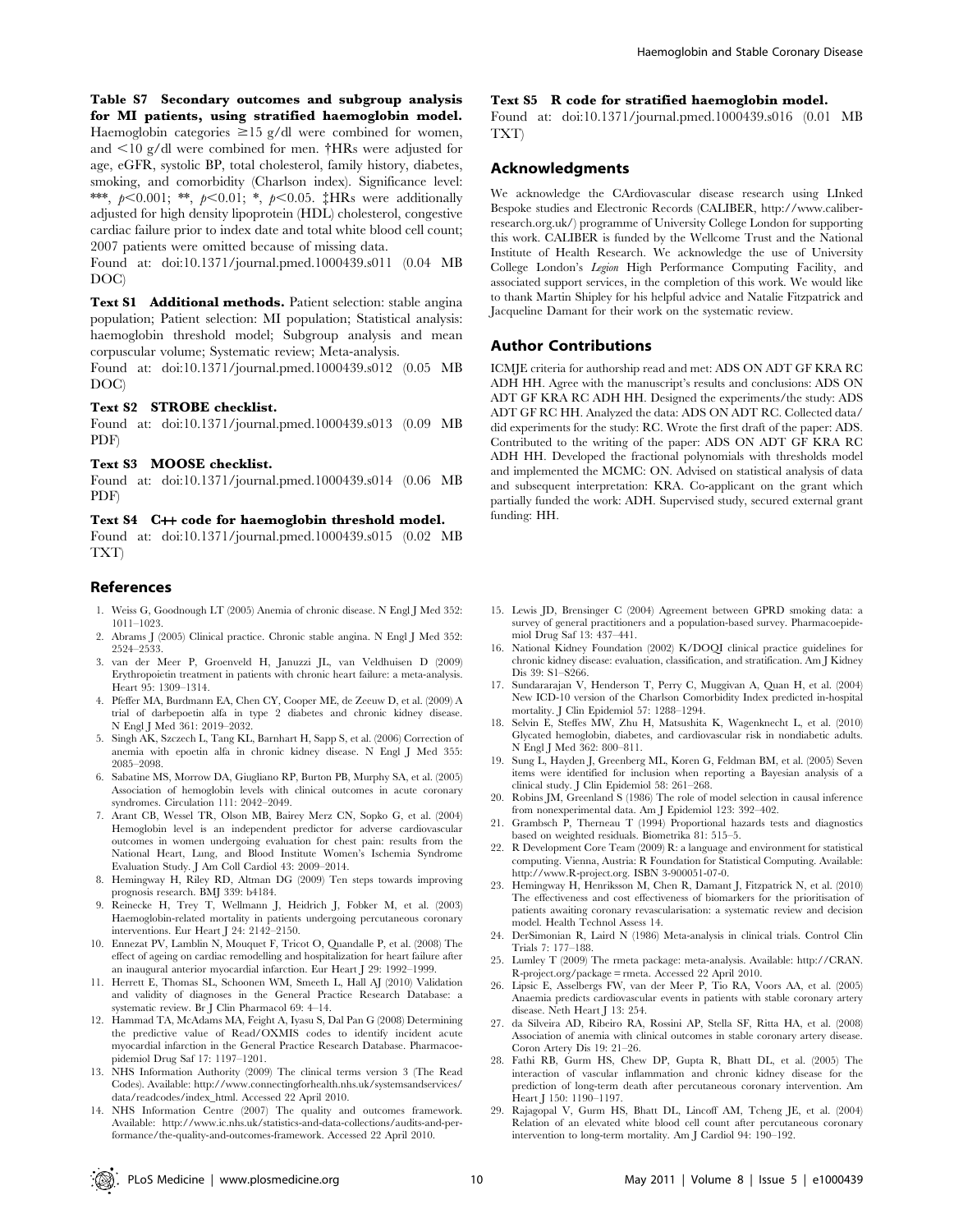- 30. Duffy BK, Gurm HS, Rajagopal V, Gupta R, Ellis SG, et al. (2006) Usefulness of an elevated neutrophil to lymphocyte ratio in predicting long-term mortality after percutaneous coronary intervention. Am J Cardiol 97: 993–996.
- 31. Exaire JE, Butman SM, Ebrahimi R, Kleiman NS, Harrington RA, et al. (2006) Provisional glycoprotein IIb/IIIa blockade in a randomized investigation of bivalirudin versus heparin plus planned glycoprotein IIb/IIIa inhibition during percutaneous coronary intervention: predictors and outcome in the Randomized Evaluation in Percutaneous coronary intervention Linking Angiomax to Reduced Clinical Events (REPLACE)-2 trial. Am Heart J 152: 157–163.
- 32. Burr ML, Holliday RM, Fehily AM, Whitehead P (1992) Haematological prognostic indices after myocardial infarction: evidence from the diet and reinfarction trial (DART). Eur Heart J 13: 166–170.
- 33. Muzzarelli S, Pfisterer M (2006) Anemia as independent predictor of major events in elderly patients with chronic angina. Am Heart J 152: 991–996.
- 34. Egger M, Smith GD, Schneider M, Minder C (1997) Bias in meta-analysis detected by a simple, graphical test. BMJ 315: 629–634.
- 35. Kilpatrick GS, Hardisty RM (1961) The prevalence of anaemia in the community. a survey of a random sample of the population. Br Med J 1: 778–782.
- 36. World Health Organisation (1968) Nutritional anaemias. Report of a WHO scientific group. World Health Organ Tech Rep Ser 405: 5–37
- 37. Stranders I, Diamant M, van Gelder RE, Spruijt HJ, Twisk JWR, et al. (2004) Admission blood glucose level as risk indicator of death after myocardial infarction in patients with and without diabetes mellitus. Arch Intern Med 164: 982–988.
- 38. Di Angelantonio E, Danesh J, Eiriksdottir G, Gudnason V (2007) Renal function and risk of coronary heart disease in general populations: new prospective study and systematic review. PLoS Med 4: e270. doi:10.1371/journal.pmed.0040270.
- 39. Gagnon DR, Zhang TJ, Brand FN, Kannel W (1994) Hematocrit and the risk of cardiovascular disease–the Framingham study: a 34-year follow-up. Am Heart J 127: 674–682.
- 40. Danesh J, Collins R, Peto R, Lowe G (2000) Haematocrit, viscosity, erythrocyte sedimentation rate: meta-analyses of prospective studies of coronary heart disease. Eur Heart J 21: 515–520.
- 41. Ferrucci L, Maggio M, Bandinelli S, Basaria S, Lauretani F, et al. (2006) Low testosterone levels and the risk of anemia in older men and women. Arch Intern Med 166: 1380–1388.
- 42. Curtis KK, Pruthi RK, Fonseca R, Gornet M (2007) Transfusion-dependent anemia after initiation of androgen deprivation therapy for metastatic prostate cancer. Urology 70: 811.
- 43. Coviello AD, Kaplan B, Lakshman KM, Chen T, Singh AB, et al. (2008) Effects of graded doses of testosterone on erythropoiesis in healthy young and older men. J Clin Endocrinol Metab 93: 914–919.
- 44. Metivier F, Marchais SJ, Guerin AP, Pannier B, London G (2000) Pathophysiology of anaemia: focus on the heart and blood vessels. Nephrol Dial Transplant 15 Suppl 3: 14–18.
- 45. Ezekowitz JA, McAlister FA, Armstrong PW (2003) Anemia is common in heart failure and is associated with poor outcomes: insights from a cohort of 12 065 patients with new-onset heart failure. Circulation 107: 223–225.
- 46. Tang YD, Katz SD (2006) Anemia in chronic heart failure: prevalence, etiology, clinical correlates, and treatment options. Circulation 113: 2454–2461.
- 47. Geisler B (2010) Treating anemia in heart failure patients: a review of erythropoiesis-stimulating agents. Expert Opin Biol Ther 10: 1209–1216.
- 48. Silverberg DS, Wexler D, Iaina A, Steinbruch S, Wollman Y, et al. (2006) Anemia, chronic renal disease and congestive heart failure–the cardio renal anemia syndrome: the need for cooperation between cardiologists and nephrologists. Int Urol Nephrol 38: 295–310.
- 49. Meal AG, Pringle M, Hammersley V (2000) Time changes in new cases of ischaemic heart disease in general practice. Fam Pract 17: 394–400.
- 50. Emerging Risk Factors Collaboration, Angelantonio ED, Sarwar N, Perry P, Kaptoge S, et al. (2009) Major lipids, apolipoproteins, and risk of vascular disease. JAMA 302: 1993–2000.
- 51. Fox K, Garcia MA, Ardissino D, Buszman P, Camici PG, et al. (2006) Guidelines on the management of stable angina pectoris: executive summary: The Task Force on the Management of Stable Angina Pectoris of the European Society of Cardiology. Eur Heart J 27: 1341–1381.
- 52. Parfrey PS, Foley RN, Wittreich BH, Sullivan DJ, Zagari MJ, et al. (2005) Double-blind comparison of full and partial anemia correction in incident hemodialysis patients without symptomatic heart disease. J Am Soc Nephrol 16: 2180–2189.
- 53. van Veldhuisen DJ, McMurray JJ (2007) Are erythropoietin stimulating proteins safe and efficacious in heart failure? Why we need an adequately powered randomised outcome trial. Eur J Heart Fail 9: 110–112.